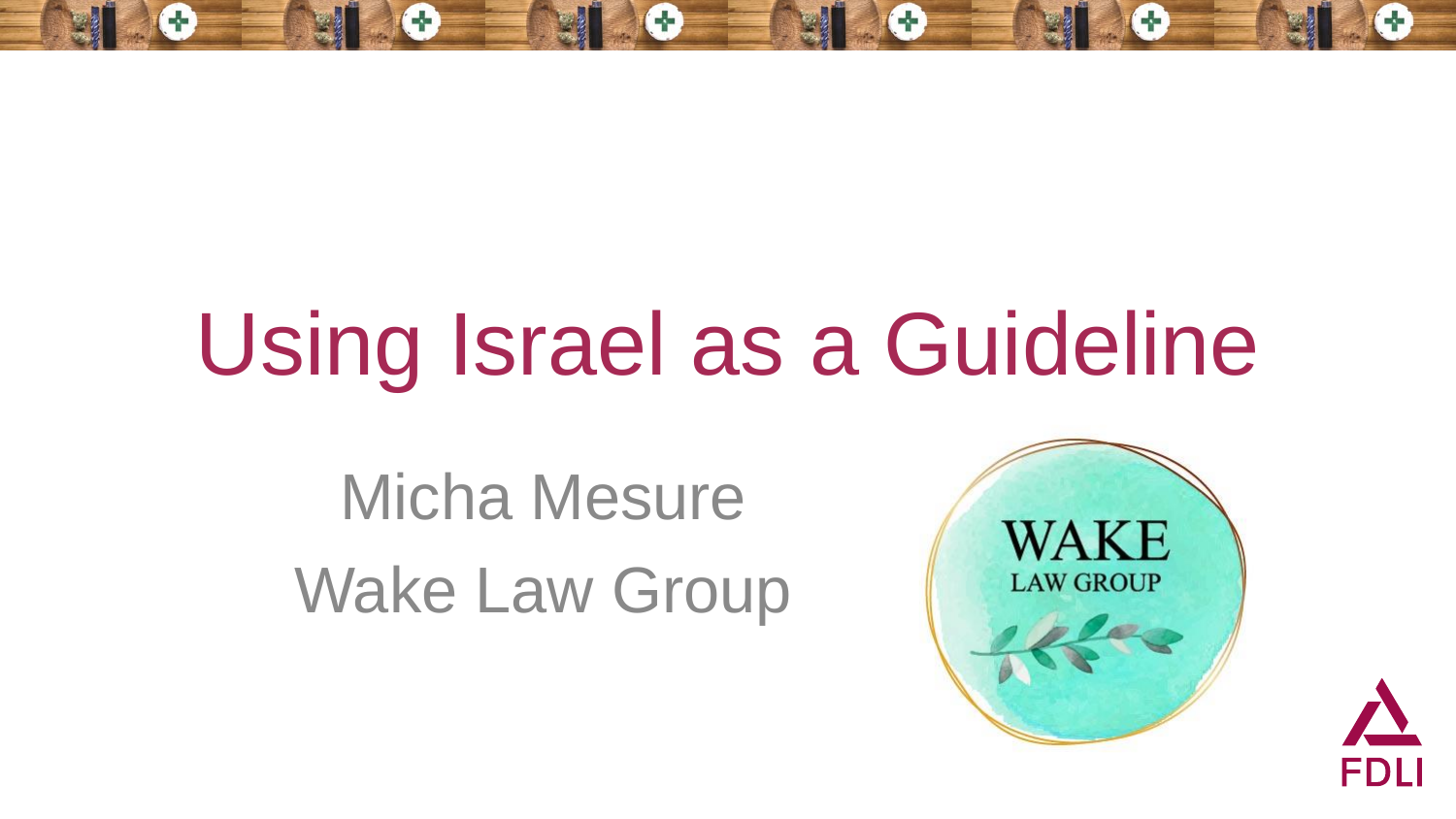#### **Percentage of Registered Studies by Location**



Non-U.S. only **(48%)** ██ **U.S. only (35%)** Both U.S. and non-**U.S. (5%) Not provided (12%)**

**(as of November 01, 2018)** Total of 288,732 studies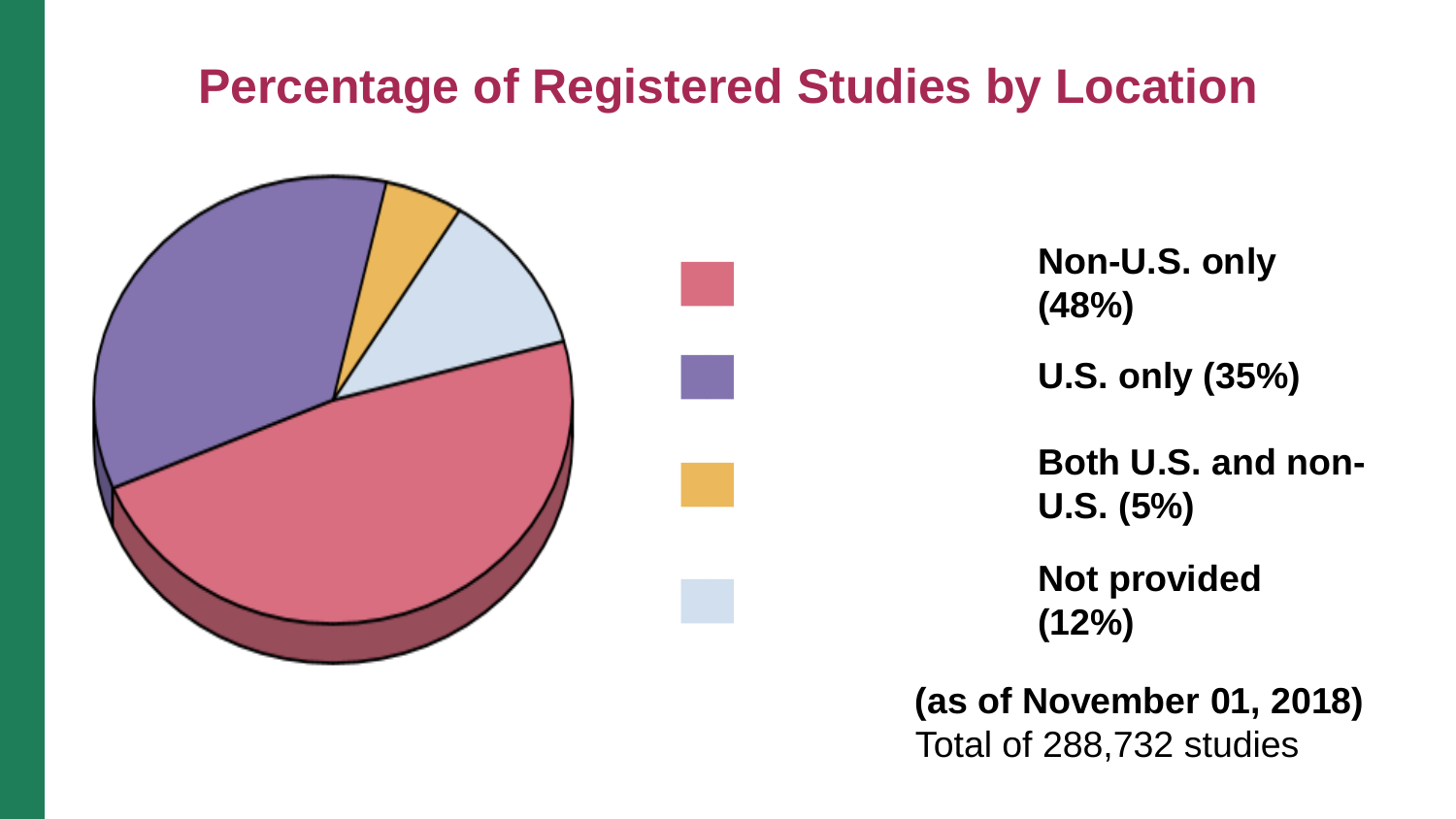### The Increase



• 80 % of applications for drugs & biologics contain data from ex-U.S. studies

• 78 % of all subjects were enrolled outside the U.S.

• 87 % of all subjects in recent biologics trials were enrolled outside the U.S.

Source: https://ClinicalTrials.gov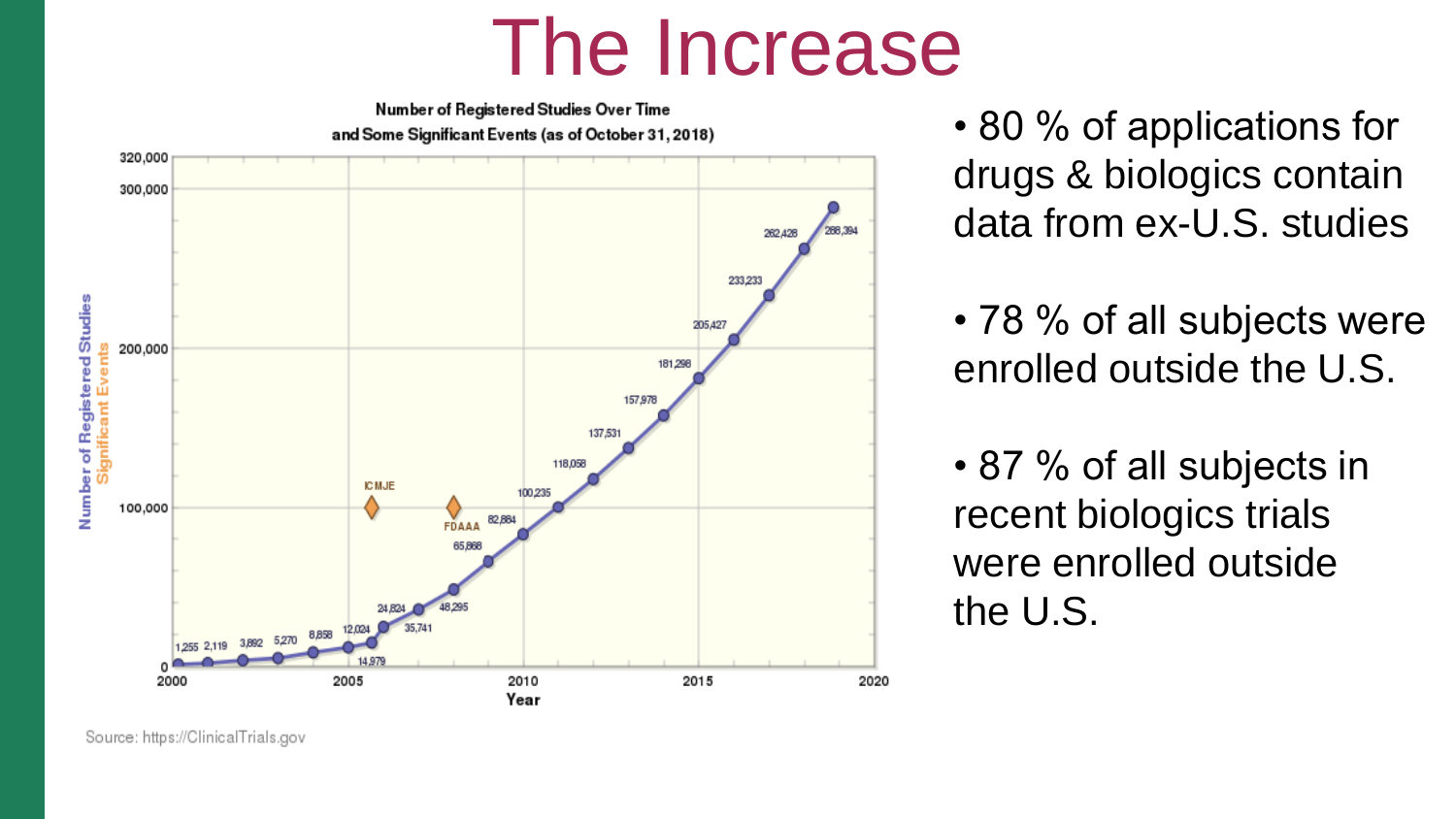Driving Forces of International Clinical Trials

- Reduced cost
- Faster recruitment rates
- Availability of large number of patients
- Less regulatory red tape
- Less Insurance preclusions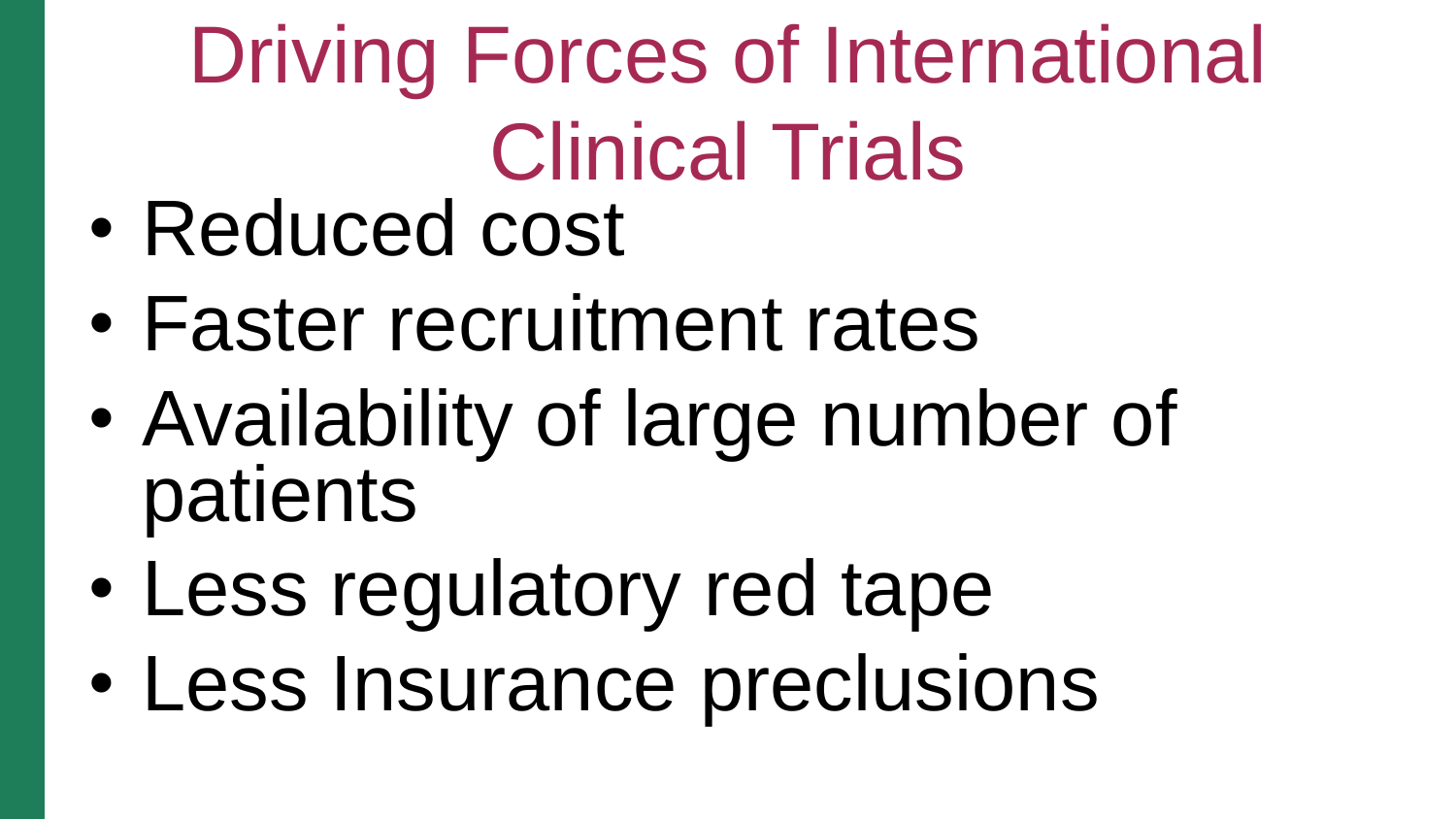# Barriers to Clinical Research on Cannabis in the United States

- Obtaining Cannabis
- Federal Law
- Lack of available funding
- Obtaining Approval

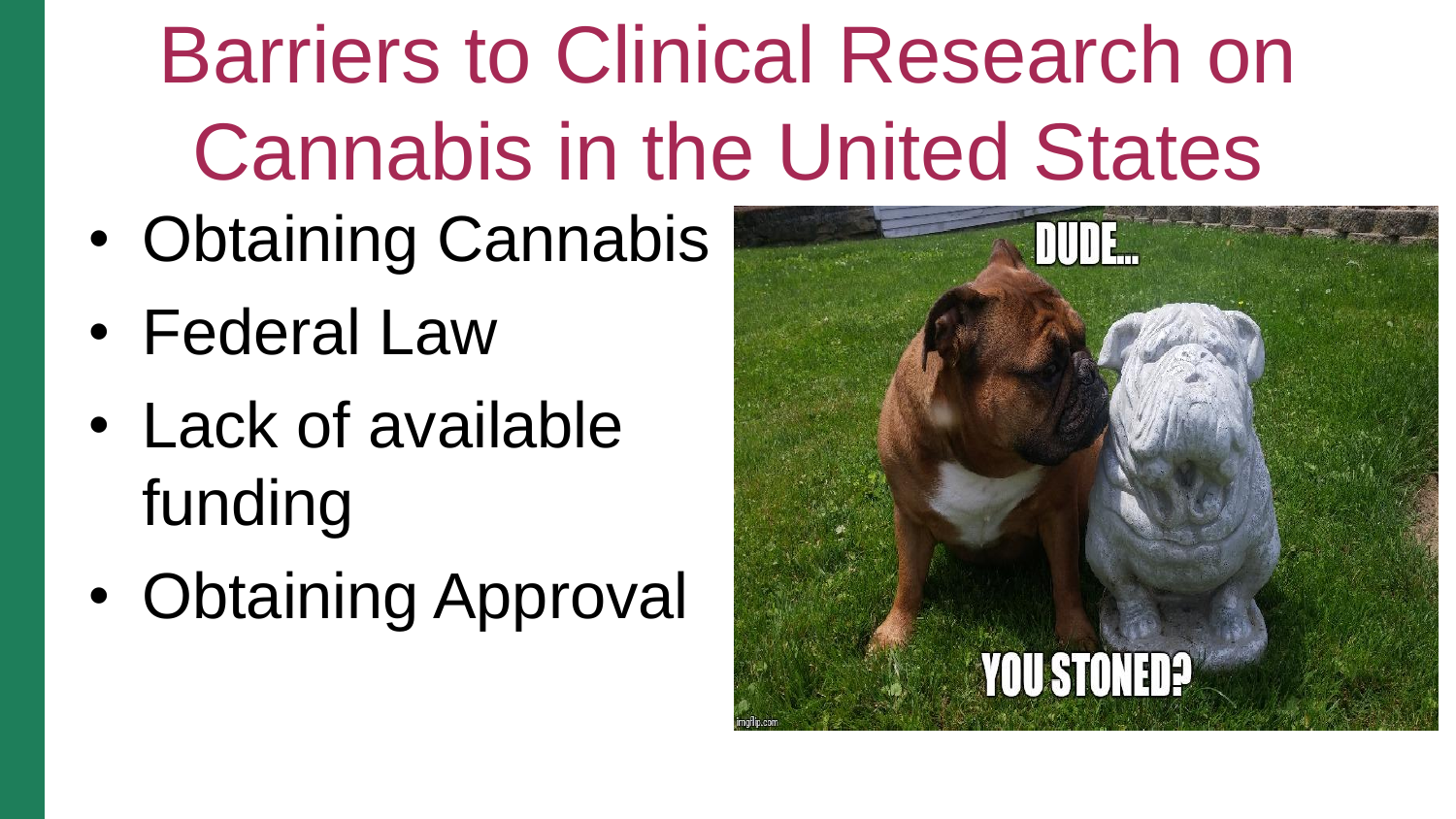## Israel and Cannabis

"We believe cannabis should be a medicine like any other medicine."

> – Yuval Landschaft, director of the Health Ministry's Medical Cannabis Unit

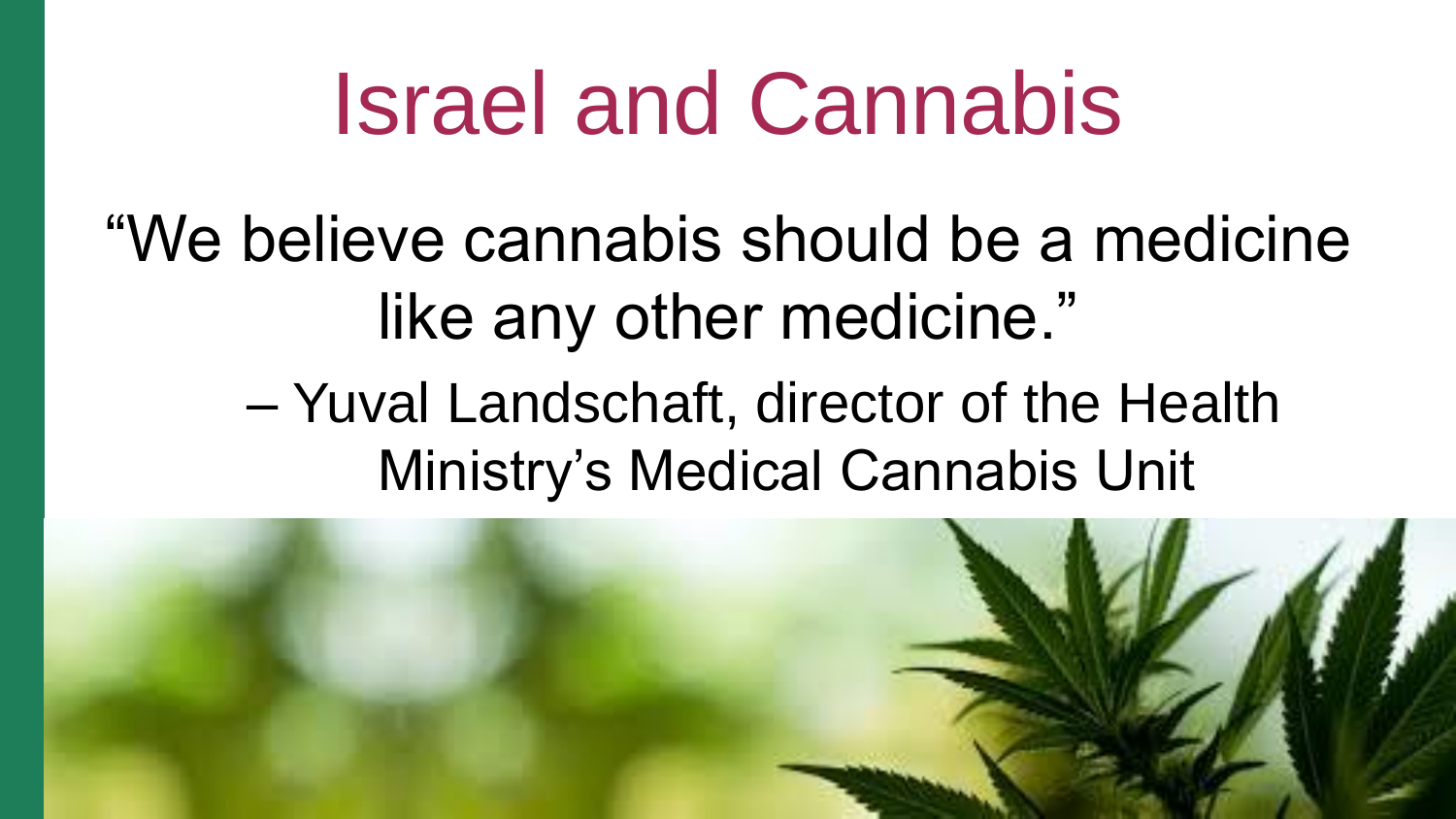# Why Israel

#### • **Advanced Technology**

- Netafim Ltd.'s dripirrigation system
- Seed company Hazera Ltd.'s specially bred seeds
- Labs have modified marijuana's molecular structure to standardize cannabinoids to specific receptors that can be used for treating symptoms

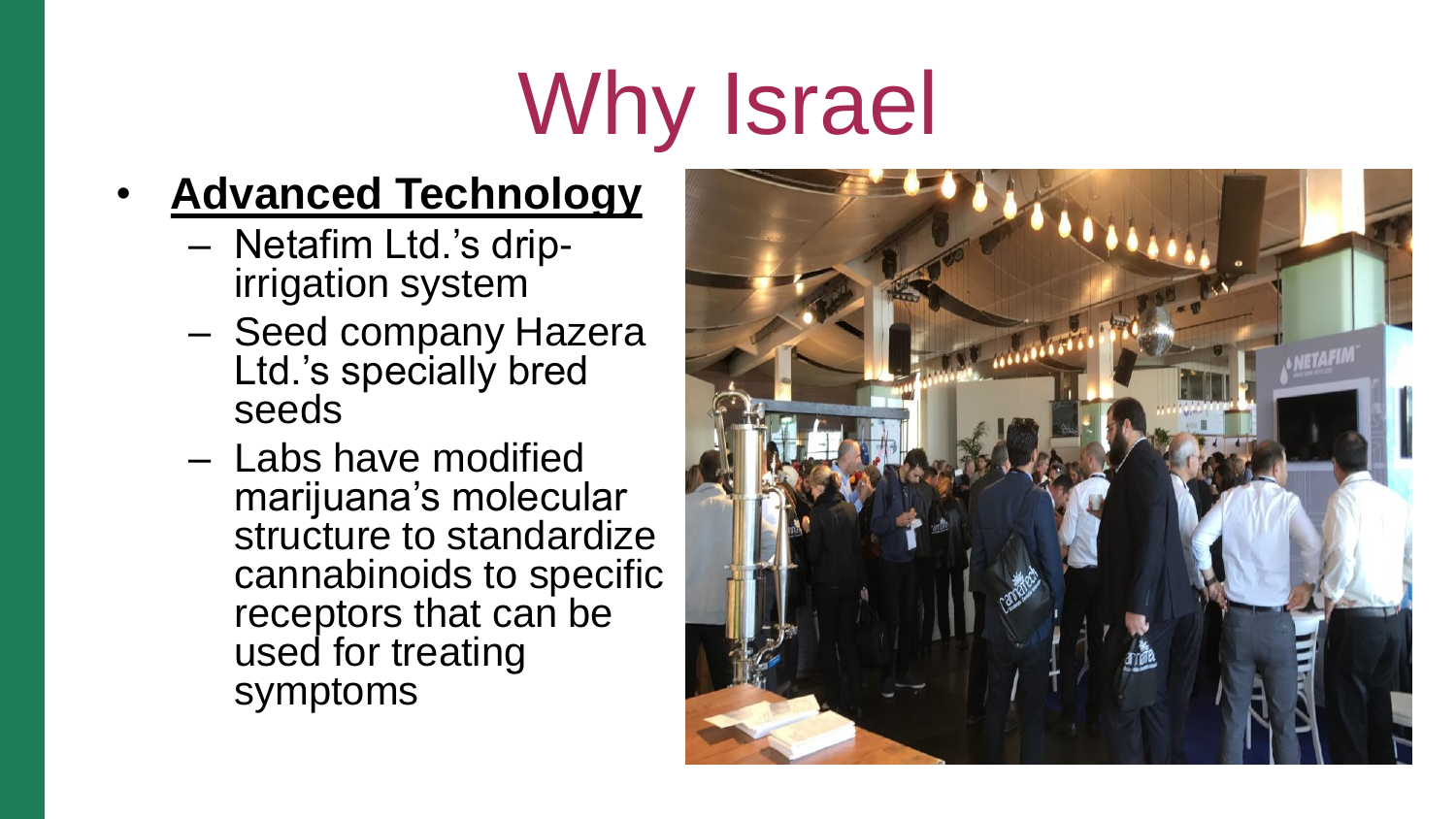## **Straight Forward Application**



Home Page

**About Us Ministry Units**  **Health Matters** 

**Services Public Inquiries**  News and Events

English ► Services ► Medical Services ► Application for a permit to hold and use cannabis

| <b>Services</b>                                                | Application for a permit to hold and use cannabis                                                                                                                                                                                                                                                                                                                                                                                                                                                                                                                                                                                                                                                                                                                         | <b>Forms</b>                                                                                                                                                                                                                                                           |  |
|----------------------------------------------------------------|---------------------------------------------------------------------------------------------------------------------------------------------------------------------------------------------------------------------------------------------------------------------------------------------------------------------------------------------------------------------------------------------------------------------------------------------------------------------------------------------------------------------------------------------------------------------------------------------------------------------------------------------------------------------------------------------------------------------------------------------------------------------------|------------------------------------------------------------------------------------------------------------------------------------------------------------------------------------------------------------------------------------------------------------------------|--|
| Licensing of Medicine<br>and Health<br>Professions             | Service Description<br><b>Background</b>                                                                                                                                                                                                                                                                                                                                                                                                                                                                                                                                                                                                                                                                                                                                  | Application for a Medical<br>Cannabis Permit, to be<br>completed by a specialist                                                                                                                                                                                       |  |
| <b>Medical Services</b><br>Databases<br>Forms by target sector | The Medical Cannabis Unit is the authorized unit in the Ministry of Health to examine<br>applications and issue permits to hold, use and research dangerous drug under the<br>Dangerous Drugs Ordinance.<br>The Medical Cannabis Unit examine medical recommendations to use cannabis for<br>medical purposes, in in accordance with the established procedures.<br>This page details the process for the patient in order to obtain medical cannabis<br>license. The recommending specialist should review the cannabis permits procedure<br>(Procedure 106) and follow its instructions.<br>* To apply for a usage permit for cannabis research or for research that includes<br>contact with cannabis, please follow the instructions on the Ministry of Health's site | $\blacktriangleright$ Instructions to the physician to<br>complete an online application<br>for Medical Cannabis Permit<br>Application to appeal Director's<br>decision<br>Appendix to the Application for<br>a supportive treatment with<br>cannabis to PTSD patients |  |
|                                                                | The process for the patient in order to obtain medical cannabis permit includes<br>the following steps:<br>1. Submission of a specialist's recommendation for permit<br>2. The Medical Cannabis Unit is receiving the recommendation<br>3. Examination of the recommendation based on the relevant criteria and indications<br>4. Decision to approve or reject the application<br>5. Issuance of a permit                                                                                                                                                                                                                                                                                                                                                                | Circulars and procedures<br><b>Cannabis Permits Procedure</b><br>(Procedure 106)                                                                                                                                                                                       |  |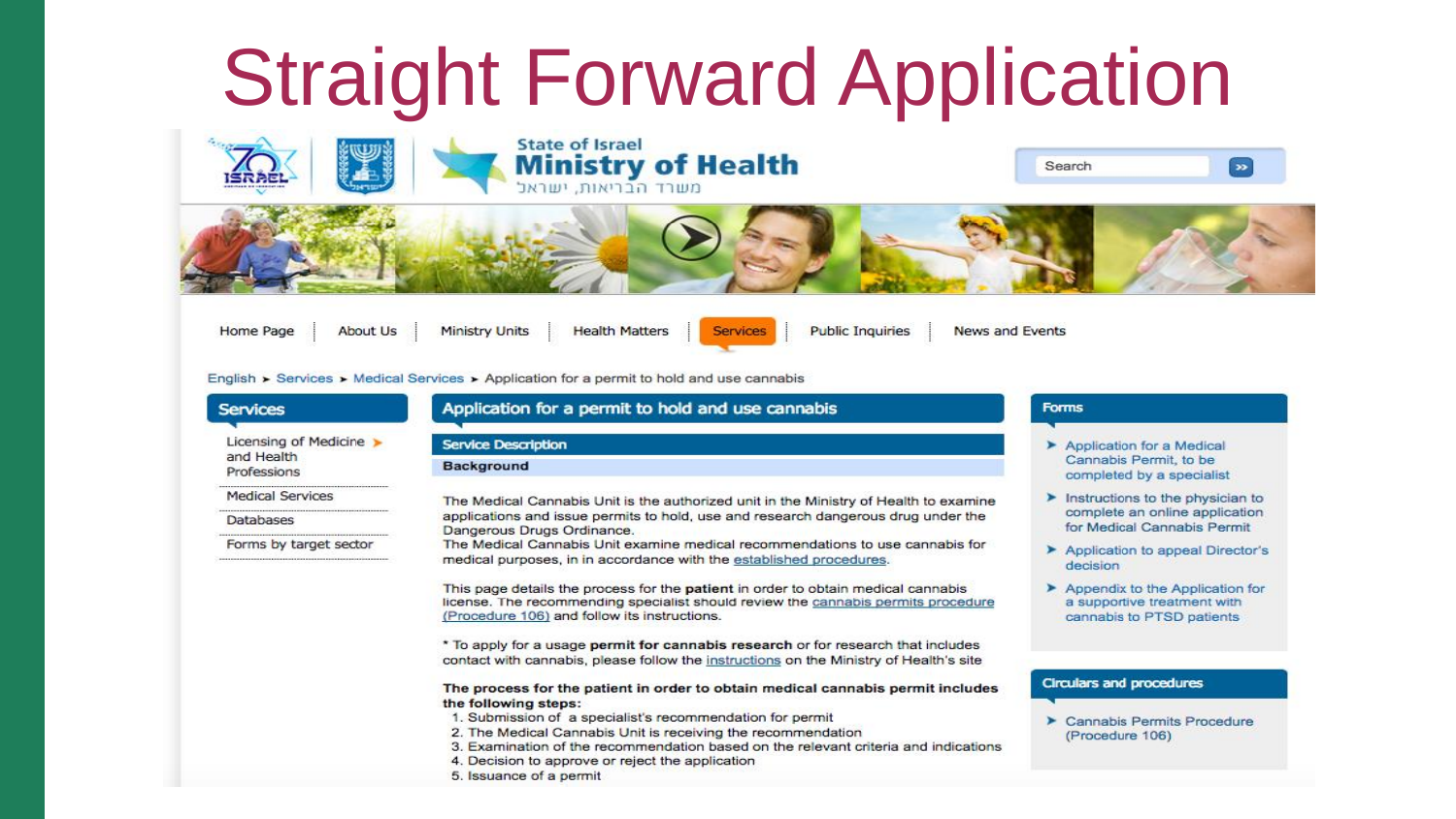# Israel and Cannabis Research

- The Ministry of Health dedicated 8 million shekels a year for research
- Approved 150 research proposals
- 35 clinical trials.
- Over 50 U.S. companies conducting medical marijuana research in Israel
- invested more than \$125 million in Israeli cannabis operations

#### **Set to Soar**

Global medical marijuana could rise more than 300% in 10 years



**Bloomberg** 

Note: Billions of dollars Source: Ameri Research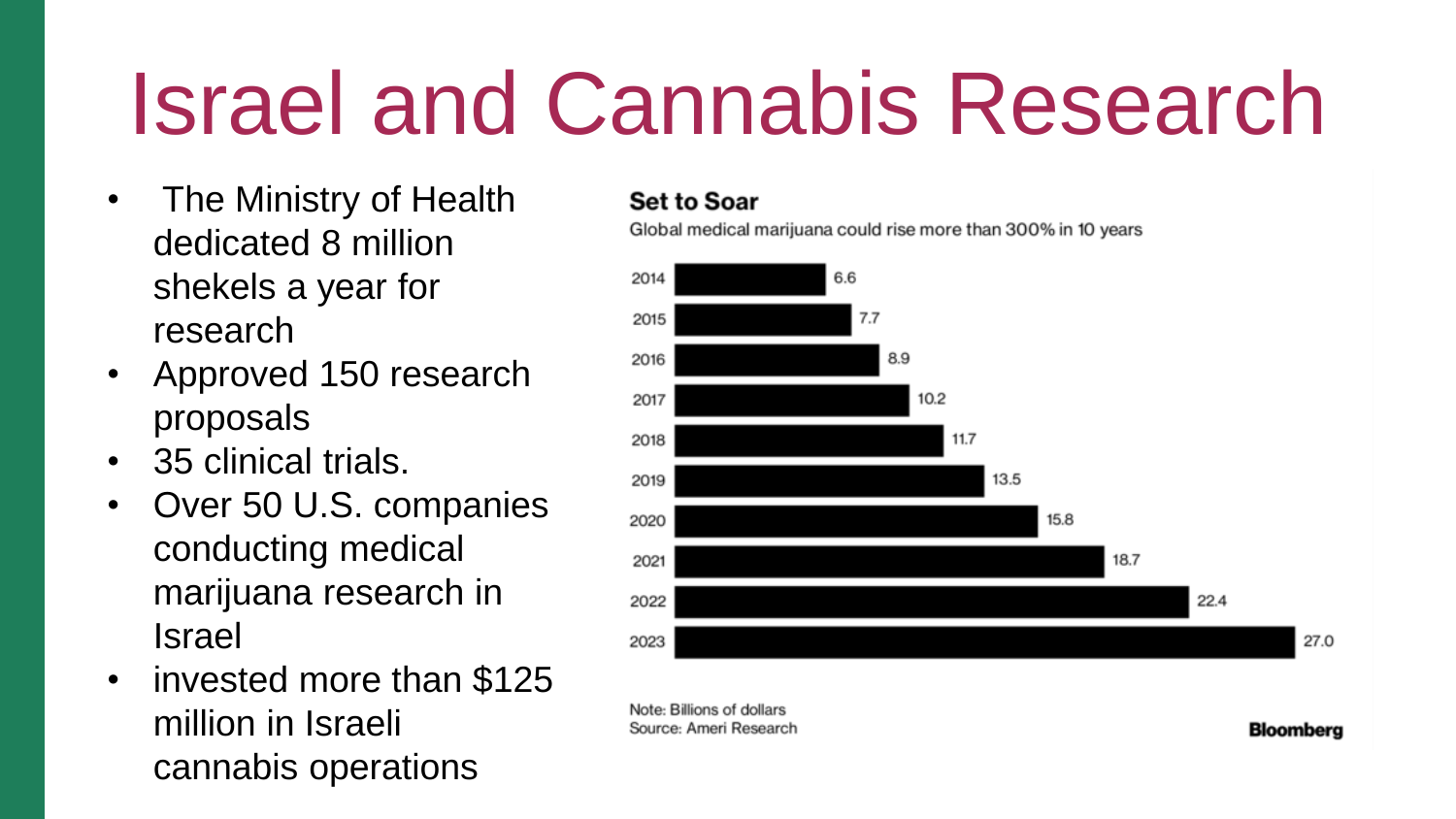# Using Israel for FDA Approval

- Cannabis-based research program at Jerusalem's Shaarei Zedek hospital for Autism
	- Breath of Life Pharma plans to apply for "investigative new drug" status from the FDA
	- BOL has a cannabinoid clinical trial portfolio of 32 phase 2 trials
- Teva Pharmaceutical Industries, developed medical cannabis inhaler called Syqe
- PhytoTech Medical is developing an adhesive patch
- CannRx is developing a solution to convert cannabis smoke to a powder
- Sublingual tablets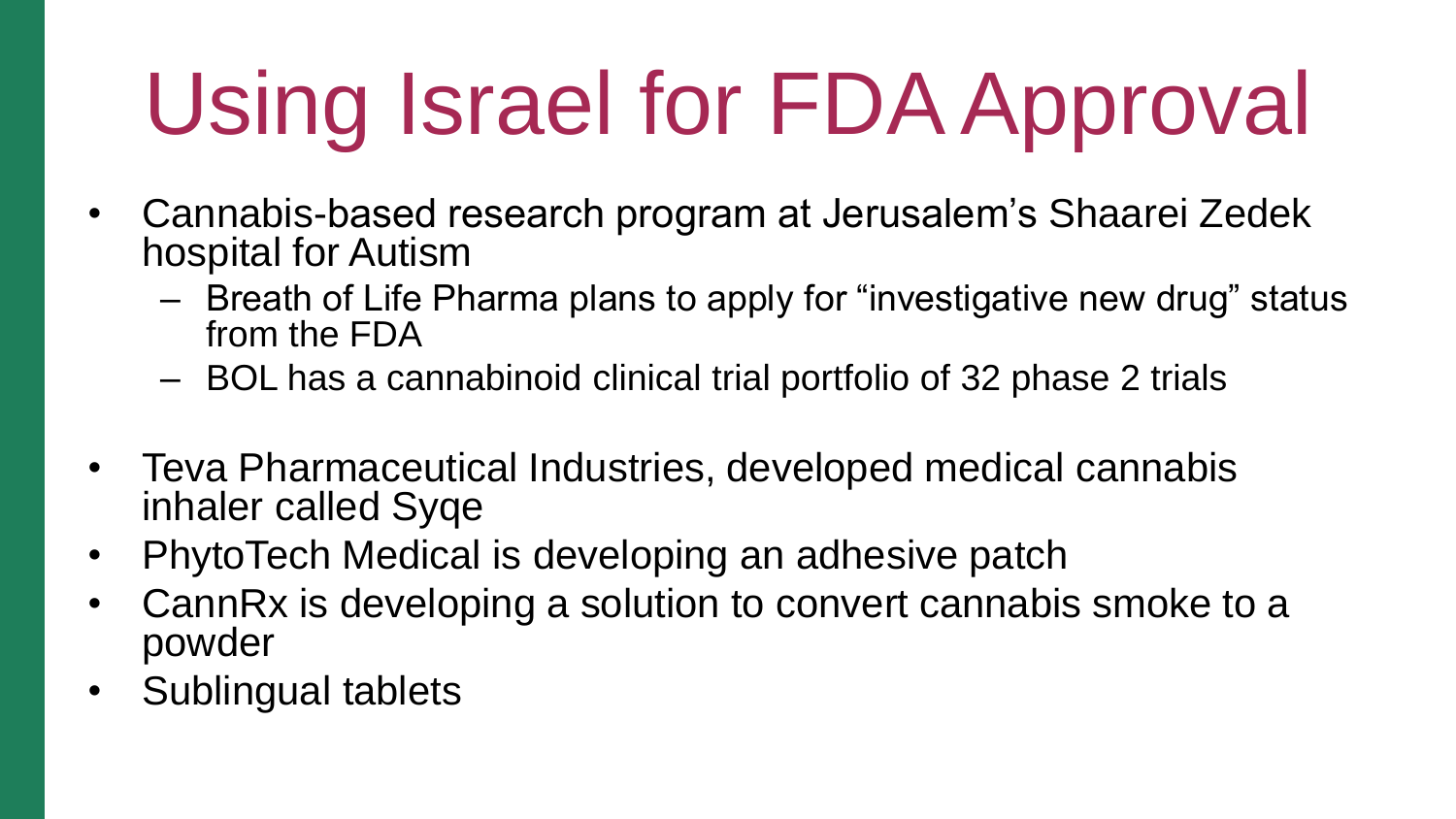## Research Facilities

- Hebrew University in Jerusalem
- Tel Aviv University
- Steep Hill and iCan
- Breath of Life Pharma
- Protentional for US research partnerships